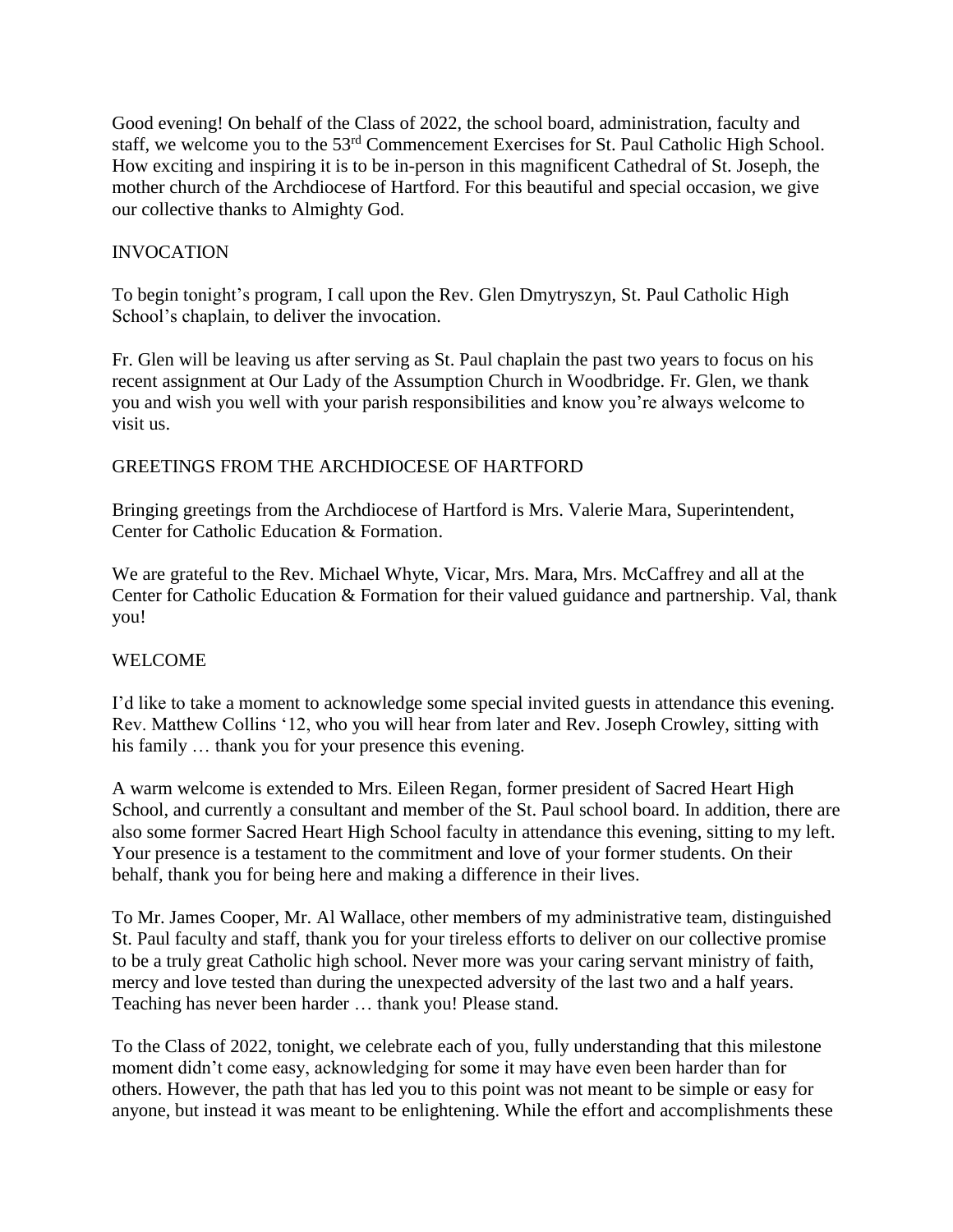past four years are ultimately yours, they were not achieved alone, that's why your family, friends, teachers and coaches … why all of us here share in your celebration.

For the decision to send you to attend St. Paul … for the selfless sacrifices they have made … for the unconditional love and encouragement they have given you … for the times that you may have unintentionally taken them for granted along this journey ... I ask you to stand and thank your parents, grandparents, guardians for this proud moment.

Some of our parents are first generation alumni who have sons and daughters graduating this evening. Thank you for passing down the St. Paul tradition from one generation to the next. Please stand and be recognized.

Finally, I extend a warm welcome to everyone watching this graduation ceremony being live streamed this evening throughout our extended Falcon Nation. As we all come together, I offer my personal and sincere thanks, on many fronts, to everyone for making this memorable evening in our students lives possible.

#### SCRIPTURE READING

This evening's scripture reading will be proclaimed by Nathan Paul Stellmach.

#### RESPONSORIAL PSALM

The responsorial psalm will be sung by Sarah Rose Lindquist.

# SALUTATORY ADDRESS

The salutatory address will be delivered by Gabriel Louis Duncan.

MUSICAL SELECTION – *"Friends"*

#### PRESENTATION OF SPECIAL AWARDS

VALEDICTORY ADDRESS

The valedictory address will be delivered by Gillian Rose Smith.

#### PRESENTATION OF DIPLOMAS

Gillian and Gabe, thank you … beautiful reflections defining your class's high school journey and the road that lays before you. I enjoyed listening to your perspective and sound advice for continued success.

I'd be remiss if I didn't acknowledge the unforeseen and unusual adversity, change in Gabe's words, members of the Class of 2022 endured and the perseverance needed to arrive here this evening. Four years ago, you began your high school careers, for many of you that was at St. Paul, for some Sacred Heart, Chase Collegiate or even someplace else.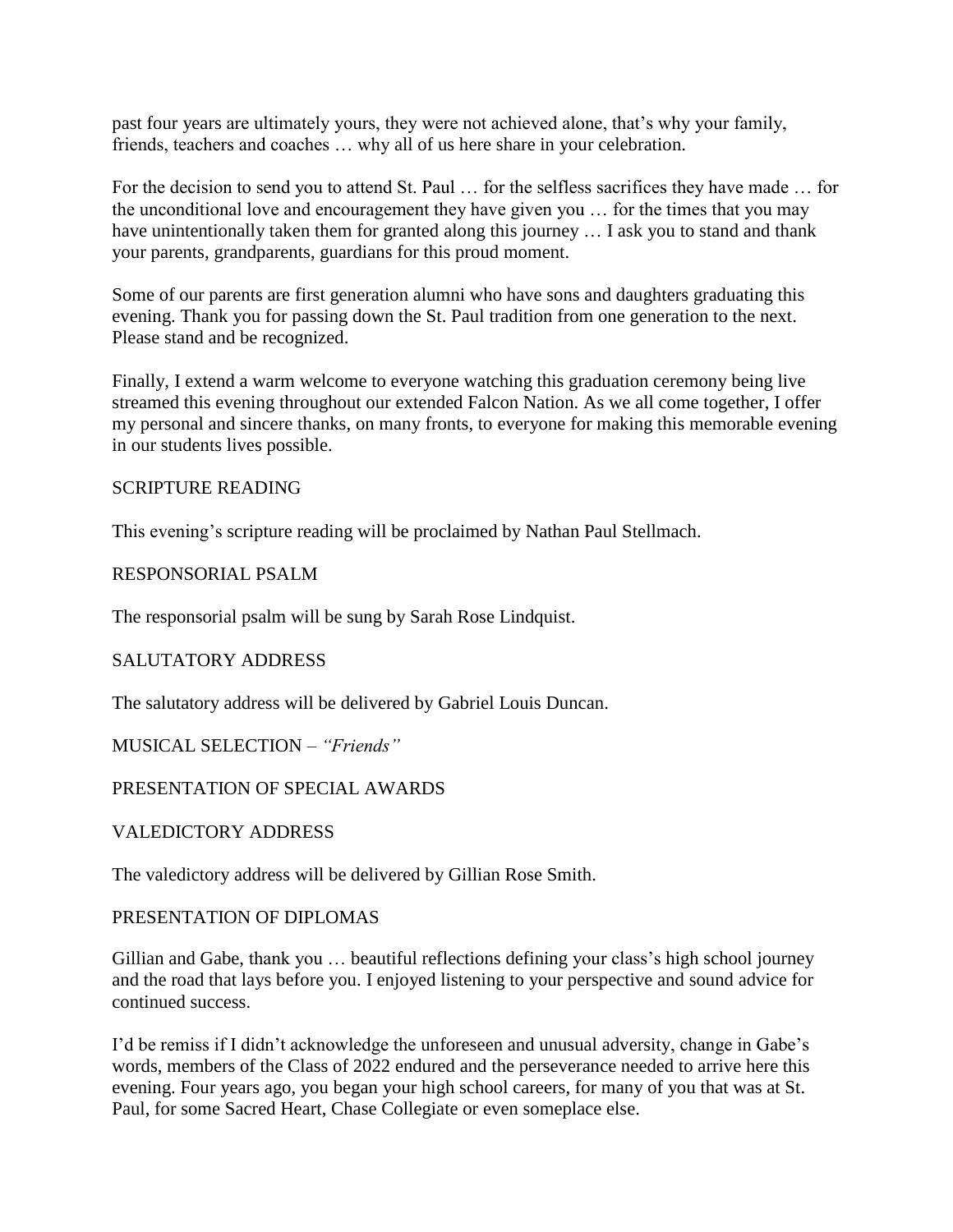What you, or any of us for that matter, didn't realize on that first day was that your high school years would look very different than anything ever experienced in education. A word we never heard of, COVID, would became part of our everyday vocabulary. Remote learning took on a new significance, quarantine protocols and masks became part of our everyday existence. And then for some of you, last spring you needed to unexpectantly look for a new school, a new home for your senior year. Thank you for choosing St. Paul.

But who can say they saw any of this adversity coming?

I mentioned earlier that the path that has led you to this point was not meant to be simple or easy for anyone, and indeed it wasn't, but instead it was meant to be enlightening. An enlightening journey intended to increase your knowledge across many disciplines, to expand WHAT you know but equally, if not more so, also focused on self-reflection and personal growth, to define WHO you are.

Albert Einstein once said, "adversity introduces a man to himself." Oh, how true that is … although it's not the adversity itself but how one responds that ultimately defines them. Your response to the inconveniences, disappointments and even heartaches the last few years tells you a lot about yourself. Your response to these unplanned adversities was one of open mindedness, acceptance, determination, and perseverance. For the most part, these adversities did not derail you along your path but instead challenged you to just keep moving forward.

So as Gillian said so eloquently, tonight isn't so much an ending but the beginning of a new chapter in your lives. As you do, reflect upon your unfulfilled potential and concern yourselves not with what you have accomplished, as impressive as that might be, but with what is still possible for you to do and believe in your inherent potential for greatness that comes with being made in the image and likeness of God.

You are in a different place than when you first arrived at St. Paul, whether that was four years ago or just last fall. But our journey together wasn't just to prepare you for tonight … instead it's been to prepare you for the rest of your life. May our core values of faith, character, community, excellence and service remain an integral part of your living fabric.

And if you've learned anything from your high school experience, I hope it's having a greater understanding and appreciation that everything in life is not a given and that life itself is a precious gift from God.

We are called as educated people to transform others by our example. That is why you graduate from St Paul with both a diploma, attesting to the knowledge gained, that is the WHAT you learned and a servant towel given to you by Archbishop Blair last night at our Baccalaureate Mass, that is the WHO you are … reminding you to use that knowledge to serve others.

Tonight, my personal wish for you is to live a life filled in abundance with faith, hope and love as Nate proclaimed, a life filled with found purpose and passion; a life filled with gratitude, the healthiest of all human emotions; a life filled with hard work striving for excellence; a life filled with deep concern for others, a life so filled with conviction and the values of Jesus Christ that people everywhere will know more peace, more joy, more self-respect because they have come in contact with you.